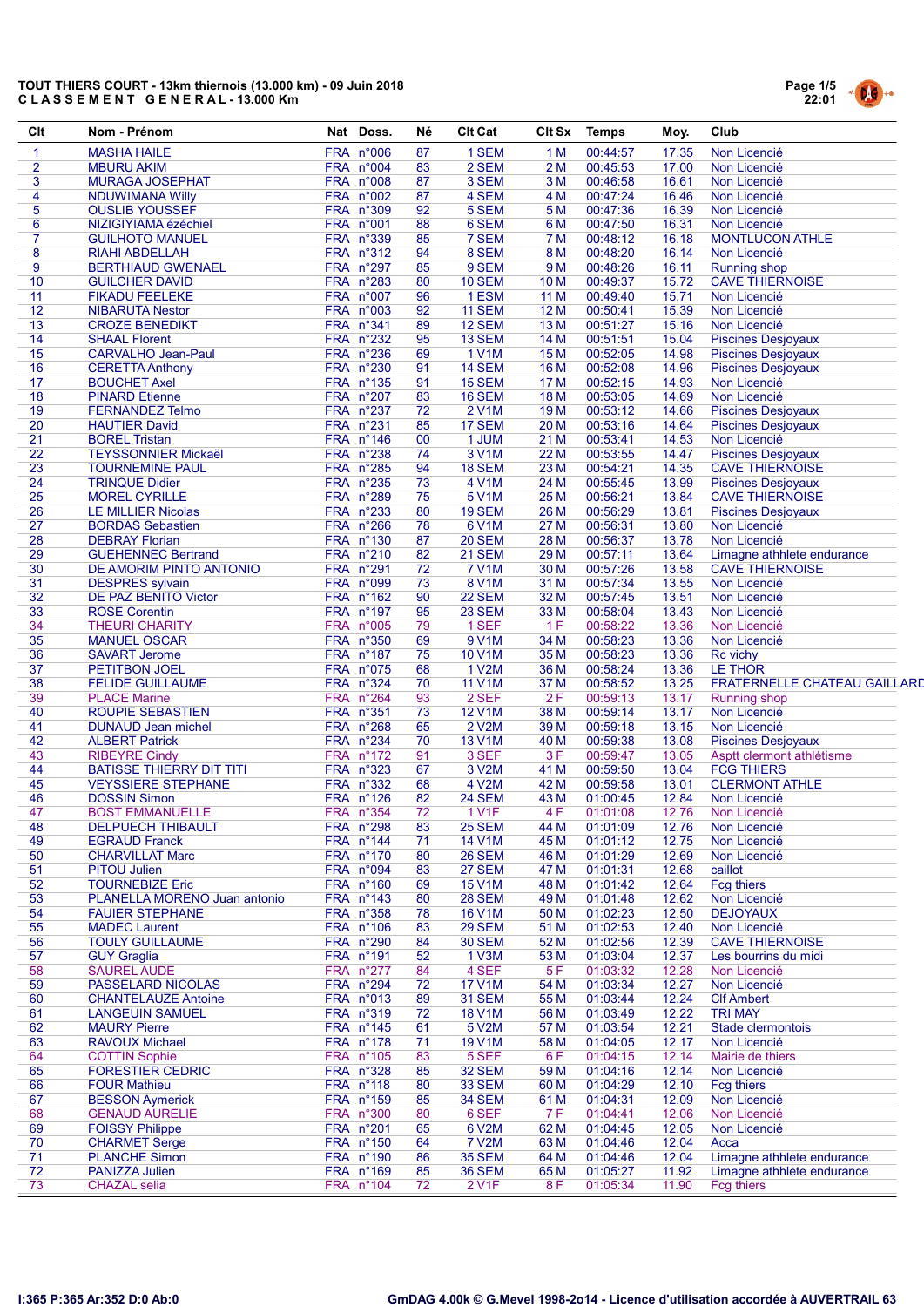# TOUT THIERS COURT - 13km thiernois (13.000 km) - 09 Juin 2018 CLASSEMENT GENERAL-13.000 Km



| Clt        | Nom - Prénom                                          | Nat Doss.              | Né       | <b>CIt Cat</b>                 | <b>CIt Sx</b>  | Temps                | Moy.           | Club                                               |
|------------|-------------------------------------------------------|------------------------|----------|--------------------------------|----------------|----------------------|----------------|----------------------------------------------------|
| 74         | <b>ROCHE LIONEL</b>                                   | FRA n°279              | 75       | 20 V1M                         | 66 M           | 01:05:35             | 11.89          | Fcg thiers                                         |
| 75         | <b>BRESSON JEREMY</b>                                 | FRA n°287              | 86       | 37 SEM                         | 67 M           | 01:05:49             | 11.85          | <b>CAVE THIERNOISE</b>                             |
| 76         | <b>PERNET Francis</b>                                 | FRA n°020              | 59       | 8 V2M                          | 68 M           | 01:06:07             | 11.80          | <b>CIf Ambert</b>                                  |
| 77         | <b>FOUQUET Arnaud</b>                                 | FRA n°186              | 67       | 9 V2M                          | 69 M           | 01:06:11             | 11.79          | <b>Association varunning</b>                       |
| 78<br>79   | <b>CORNEMILLOT Thierry</b>                            | FRA n°046              | 66<br>91 | <b>10 V2M</b>                  | 70 M<br>71 M   | 01:06:26<br>01:06:38 | 11.74<br>11.71 | Lycée Jean Zay<br>Non Licencié                     |
| 80         | <b>JOURDY VICTORIEN</b><br><b>MATUSSIERE Jonathan</b> | FRA n°321<br>FRA n°113 | 91       | <b>38 SEM</b><br><b>39 SEM</b> | 72 M           | 01:06:46             | 11.68          | Non Licencié                                       |
| 81         | <b>ELLIOTT Jason</b>                                  | FRA n°248              | 73       | 21 V1M                         | 73 M           | 01:06:50             | 11.67          | Non Licencié                                       |
| 82         | <b>MULOT Fabien</b>                                   | FRA n°206              | 76       | 22 V1M                         | 74 M           | 01:07:10             | 11.61          | Acfa                                               |
| 83         | <b>MOSSET Michael</b>                                 | FRA n°152              | 85       | 40 SEM                         | 75 M           | 01:07:15             | 11.60          | Non Licencié                                       |
| 84         | <b>GOUTTE Jean claude</b>                             | FRA n°161              | 69       | 23 V1M                         | 76 M           | 01:07:30             | 11.56          | <b>Fcg thiers</b>                                  |
| 85         | <b>ESCOBAR JEAN PHILIPPE</b>                          | FRA n°065              | 65       | <b>11 V2M</b>                  | 77 M           | 01:07:34             | 11.54          | LE THOR                                            |
| 86         | <b>BLANCON Guy</b>                                    | FRA n°188              | 64       | <b>12 V2M</b>                  | 78 M           | 01:07:36             | 11.54          | Rc vichy                                           |
| 87         | <b>MONDIERE JULIEN</b>                                | FRA n°288              | 81       | 41 SEM                         | 79 M           | 01:07:46             | 11.51          | <b>CAVE THIERNOISE</b>                             |
| 88         | <b>SALINAS Yohan</b>                                  | FRA n°256              | 91       | 42 SEM                         | 80 M           | 01:07:54             | 11.49          | Us maringues                                       |
| 89         | <b>DAMBRICOURT Pierre</b>                             | FRA n°246              | 81       | 43 SEM                         | 81 M           | 01:07:55             | 11.48          | Cep                                                |
| 90         | <b>FAYET Christophe</b>                               | FRA n°242              | 66       | 13 V2M<br><b>44 SEM</b>        | 82 M<br>83 M   | 01:07:56             | 11.48<br>11.48 | <b>Fcg thiers</b>                                  |
| 91<br>92   | <b>QUANTIN ADRIEN</b><br><b>DUCAT Eric</b>            | FRA n°326<br>FRA n°151 | 89<br>71 | 24 V1M                         | 84 M           | 01:07:57<br>01:07:59 | 11.47          | <b>LIMAGNE ATHLETES ENDURANCE</b><br>Non Licencié  |
| 93         | <b>BAYLE Ludivine</b>                                 | FRA n°180              | 90       | 7 SEF                          | 9F             | 01:08:00             | 11.47          | Team run forez                                     |
| 94         | <b>RODRIGUES Anthony</b>                              | FRA n°028              | 85       | 45 SEM                         | 85 M           | 01:08:16             | 11.43          | L'outil Parfait                                    |
| 95         | <b>CHARNEAU SAMSON</b>                                | FRA n°330              | 76       | <b>25 V1M</b>                  | 86 M           | 01:08:20             | 11.41          | Non Licencié                                       |
| 96         | <b>LEYRIT Jordan</b>                                  | FRA n°048              | 88       | 46 SEM                         | 87 M           | 01:08:25             | 11.40          | Lycée Jean Zay                                     |
| 97         | <b>DUFOUR Sébastien</b>                               | FRA n°195              | 74       | 26 V1M                         | 88 M           | 01:08:27             | 11.40          | Athlétisme club cournon                            |
| 98         | DA SILVA Jordi                                        | FRA n°132              | 89       | 47 SEM                         | 89 M           | 01:08:31             | 11.38          | Non Licencié                                       |
| 99         | <b>NERI NICOLAS</b>                                   | <b>FRA n°346</b>       | 85       | <b>48 SEM</b>                  | 90 M           | 01:08:42             | 11.35          | Non Licencié                                       |
| 100        | <b>OZWALD Alexis</b>                                  | FRA n°258              | 91       | <b>49 SEM</b>                  | 91 M           | 01:08:49             | 11.33          | Non Licencié                                       |
| 101        | <b>CHAMBAS</b> robert                                 | FRA n°098              | 51       | 2 V3M                          | 92 M           | 01:08:53             | 11.32          | sat cardio musculation                             |
| 102        | DE LA ENCARNACION Angelo                              | FRA n°218              | 67       | <b>14 V2M</b>                  | 93 M           | 01:08:54             | 11.32          | Intermarché                                        |
| 103        | <b>GAUTHIER Patrick</b>                               | FRA n°221              | 64       | <b>15 V2M</b>                  | 94 M           | 01:08:57             | 11.31          | Intermarché                                        |
| 104<br>105 | <b>PIRONIN Gilles</b><br><b>MALLET OLIVIER</b>        | FRA n°137<br>FRA n°301 | 54<br>76 | 3 V3M<br><b>27 V1M</b>         | 95 M<br>96 M   | 01:09:25<br>01:09:27 | 11.24<br>11.23 | <b>Fcg thiers</b><br>Non Licencié                  |
| 106        | <b>GONIN Ludovic</b>                                  | FRA n°155              | 76       | <b>28 V1M</b>                  | 97 M           | 01:09:36             | 11.21          | Non Licencié                                       |
| 107        | <b>DOZOLME</b> Laurent                                | FRA n°240              | 66       | <b>16 V2M</b>                  | 98 M           | 01:09:39             | 11.20          | Non Licencié                                       |
| 108        | <b>TOURLONIAS Hervé</b>                               | FRA n°032              | 66       | <b>17 V2M</b>                  | 99 M           | 01:09:40             | 11.20          | L'outil Parfait                                    |
| 109        | <b>BOURDIER LOIC</b>                                  | FRA n°320              | 94       | <b>50 SEM</b>                  | 100 M          | 01:09:50             | 11.17          | Non Licencié                                       |
| 110        | <b>NOVAIS José</b>                                    | FRA n°220              | 65       | <b>18 V2M</b>                  | 101 M          | 01:09:55             | 11.16          | Intermarché                                        |
| 111        | <b>DUNAUD NATHALIE</b>                                | FRA n°275              | 67       | 1 V <sub>2</sub> F             | 10F            | 01:10:02             | 11.14          | Non Licencié                                       |
| 112        | <b>GOUTTEFARDE Philippe</b>                           | FRA n°017              | 58       | <b>4 V3M</b>                   | 102 M          | 01:10:03             | 11.14          | <b>CIf Ambert</b>                                  |
| 113        | <b>CHASTEL Robin</b>                                  | FRA n°194              | 90       | <b>51 SEM</b>                  | 103 M          | 01:10:21             | 11.09          | Sa thiers basket                                   |
| 114        | <b>LIEVEN Rémy</b>                                    | FRA n°163              | 86       | <b>52 SEM</b>                  | 104 M          | 01:10:25             | 11.08<br>11.01 | Non Licencié<br>Non Licencié                       |
| 115<br>116 | <b>VALERO BRUNO</b><br><b>MURATORE Phillippe</b>      | FRA n°343<br>FRA n°222 | 85<br>62 | <b>53 SEM</b><br><b>19 V2M</b> | 105 M<br>106 M | 01:10:51<br>01:11:01 | 10.98          | Intermarché                                        |
| 117        | <b>FABRE Jérôme</b>                                   | FRA n°031              | 81       | <b>54 SEM</b>                  | 107 M          | 01:11:02             | 10.98          | L'outil Parfait                                    |
| 118        | <b>FAUSSET YANNICK</b>                                | FRA n°313              | 70       | 29 V1M                         | 108 M          | 01:11:03             | 10.98          | Non Licencié                                       |
| 119        | <b>RIGONI BRUNO</b>                                   | FRA n°345              | 64       | 20 V2M                         | 109 M          | 01:11:10             | 10.96          | Non Licencié                                       |
| 120        | <b>DELAPORTE Mathieu</b>                              | FRA n°016              | 94       | <b>55 SEM</b>                  | 110 M          | 01:11:23             | 10.93          | <b>Clf Ambert</b>                                  |
| 121        | <b>JOURDY Mickaël</b>                                 | FRA n°095              | 85       | <b>56 SEM</b>                  | 111 M          | 01:11:24             | 10.92          | caillot                                            |
| 122        | <b>BRIGNAT Emmanuel</b>                               | FRA n°125              | 75       | 30 V1M                         | 112 M          | 01:11:47             | 10.87          | Non Licencié                                       |
| 123        | <b>BORG LAURENT</b>                                   | FRA n°060              | 69       | 31 V1M                         | 113 M          | 01:11:58             | 10.84          | LE THOR                                            |
| 124        | <b>AUMONIER Thibaut</b>                               | FRA n°036              | 79       | <b>57 SEM</b>                  | 114 M          | 01:12:01             | 10.83          | <b>GCP</b>                                         |
| 125        | <b>MASSACRIER PIERRE</b>                              | FRA n°334              | 84       | <b>58 SEM</b>                  | 115 M          | 01:12:04             | 10.82          | Non Licencié                                       |
| 126<br>127 | <b>MARIDET Philippe</b><br><b>PICOLO MARC</b>         | FRA n°227<br>FRA n°295 | 63<br>71 | 21 V2M<br>32 V1M               | 116 M<br>117 M | 01:12:07<br>01:12:09 | 10.82<br>10.81 | Intermarché<br><b>FRATERNELLE CHATEAU GAILLARI</b> |
| 128        | <b>ANDANSON Michel</b>                                | FRA n°219              | 61       | <b>22 V2M</b>                  | 118 M          | 01:12:16             | 10.79          | Intermarché                                        |
| 129        | <b>TOUCHET DOMINIQUE</b>                              | FRA n°318              | 65       | 23 V2M                         | 119 M          | 01:12:26             | 10.77          | <b>SAINT YORRE RUNNING</b>                         |
| 130        | <b>CHABROL Laurent</b>                                | FRA n°259              | 77       | 33 V1M                         | 120 M          | 01:12:38             | 10.74          | Non Licencié                                       |
| 131        | <b>PENALVER BRUNO</b>                                 | FRA n°329              | 60       | 24 V2M                         | 121 M          | 01:12:45             | 10.72          | Non Licencié                                       |
| 132        | <b>NAVARON SEBASTIEN</b>                              | FRA n°274              | 84       | <b>59 SEM</b>                  | 122 M          | 01:12:46             | 10.72          | Non Licencié                                       |
| 133        | <b>LLUIS FUENTES Xavier</b>                           | FRA n°142              | 89       | <b>60 SEM</b>                  | 123 M          | 01:12:48             | 10.71          | Non Licencié                                       |
| 134        | <b>KAHALOUN Hasan</b>                                 | FRA n°018              | 72       | 34 V1M                         | 124 M          | 01:12:52             | 10.70          | <b>Clf Ambert</b>                                  |
| 135        | <b>CHABANIS Christophe</b>                            | FRA n°262              | 73       | 35 V1M                         | 125 M          | 01:13:15             | 10.65          | Jardivert                                          |
| 136        | <b>FOUQUET Laure</b>                                  | FRA n°185              | 67       | 2 V <sub>2</sub> F             | 11 F           | 01:13:18             | 10.64          | <b>Association varunning</b>                       |
| 137        | <b>DAUPHANT ALEXANDRE</b>                             | FRA n°349              | 87       | <b>61 SEM</b>                  | 126 M          | 01:13:25             | 10.62          | Non Licencié                                       |
| 138        | <b>IVA Laurent</b>                                    | FRA n°119              | 65       | 25 V2M                         | 127 M          | 01:13:27             | 10.62          | Conservatoire georges guillot                      |
| 139<br>140 | <b>VIALATTE Denis</b><br><b>GRISSOLANGE Nathalie</b>  | FRA n°199<br>FRA n°023 | 73<br>65 | 36 V1M<br>3 V <sub>2</sub> F   | 128 M<br>12F   | 01:13:28<br>01:13:30 | 10.62<br>10.61 | Conservatoire georges guillot<br>Handy girls       |
| 141        | <b>COMAND Yoann</b>                                   | FRA n°204              | 83       | 62 SEM                         | 129 M          | 01:13:36             | 10.60          | Non Licencié                                       |
| 142        | DOS SANTOS Sébastien                                  | FRA n°084              | 94       | <b>63 SEM</b>                  | 130 M          | 01:13:37             | 10.60          | <b>Sapeur Pompier Thiers</b>                       |
| 143        | <b>BOURDIER DIDIER</b>                                | FRA n°322              | 67       | <b>26 V2M</b>                  | 131 M          | 01:13:50             | 10.56          | Non Licencié                                       |
| 144        | <b>UNTERAUER Kristina</b>                             | FRA n°083              | 73       | 3 V1F                          | 13F            | 01:13:53             | 10.56          | <b>Sapeur Pompier Thiers</b>                       |
| 145        | <b>ISSARD Maurice</b>                                 | FRA n°035              | 58       | 5 V3M                          | 132 M          | 01:13:54             | 10.56          | <b>GCP</b>                                         |
| 146        | <b>MARQUET Gilles</b>                                 | FRA n°255              | 58       | 6 V3M                          | 133 M          | 01:13:57             | 10.55          | Non Licencié                                       |
|            |                                                       |                        |          |                                |                |                      |                |                                                    |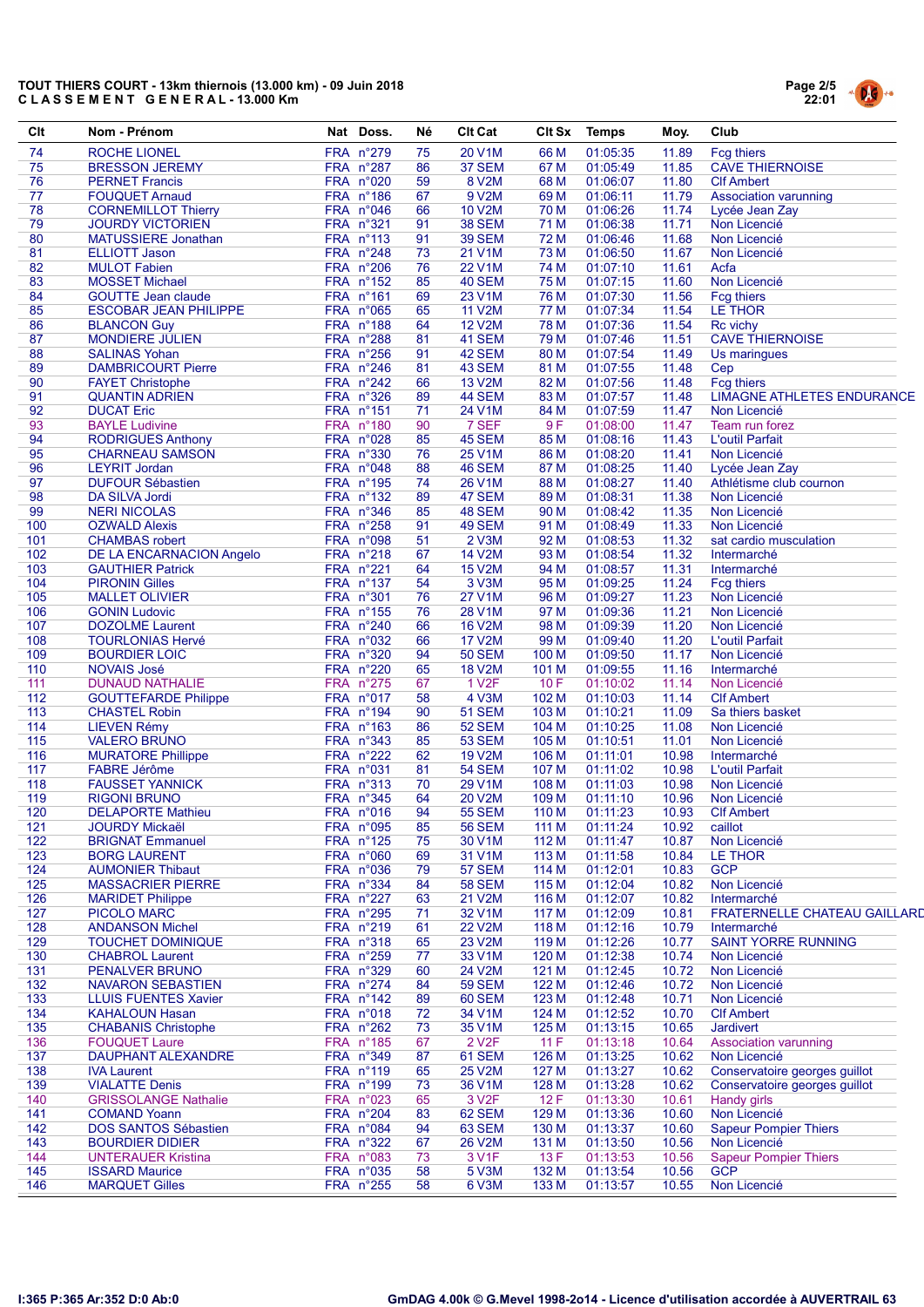# TOUT THIERS COURT - 13km thiernois (13.000 km) - 09 Juin 2018 C L A S S E M E N T G E N E R A L - 13.000 Km



| Clt        | Nom - Prénom                                        | Nat Doss.              | Né       | <b>CIt Cat</b>                 | CIt Sx         | Temps                | Moy.           | Club                                            |
|------------|-----------------------------------------------------|------------------------|----------|--------------------------------|----------------|----------------------|----------------|-------------------------------------------------|
| 147        | <b>ROLLE Veronique</b>                              | FRA n°203              | 67       | 4 V2F                          | 14 F           | 01:14:02             | 10.54          | Non Licencié                                    |
| 148        | RAFFAILLAC VIWCENT                                  | FRA n°337              | 89       | 64 SEM                         | 134 M          | 01:14:04             | 10.53          | Non Licencié                                    |
| 149        | <b>DJABOU Samira</b>                                | FRA n°260              | 79       | 8 SEF                          | 15F            | 01:14:06             | 10.53          | Sat bodybuilding                                |
| 150        | <b>DE ROSSIS Xavier</b>                             | FRA n°037              | 83       | <b>65 SEM</b>                  | 135 M          | 01:14:18             | 10.50          | <b>TABAC PRESSE CHABRELOCHE</b>                 |
| 151        | <b>FAGNON VINCENT</b>                               | FRA n°310              | 95       | <b>66 SEM</b>                  | 136 M          | 01:14:30             | 10.47          | Non Licencié                                    |
| 152        | <b>ROCHE Xavier</b>                                 | FRA n°174              | 71       | 37 V1M                         | 137 M          | 01:14:32             | 10.47          | Non Licencié                                    |
| 153        | <b>DELAZUBERTORIEZ Michel</b>                       | FRA n°181              | 63       | 27 V2M                         | 138 M          | 01:14:36             | 10.46          | Les 1000 pattes du pontet                       |
| 154        | <b>COTTE Benjamin</b>                               | FRA n°038              | 76       | 38 V1M                         | 139 M          | 01:14:37             | 10.45          | <b>TABAC PRESSE CHABRELOCHE</b>                 |
| 155<br>156 | <b>PETIT Charline</b>                               | FRA n°265              | 89       | 9 SEF                          | 16F            | 01:14:43             | 10.44          | <b>Foulees mezelloises</b>                      |
| 157        | <b>BOULANGER Franck</b><br><b>MIGUEL CHRISTOPHE</b> | FRA n°136<br>FRA n°072 | 65<br>72 | 28 V2M<br>39 V1M               | 140 M<br>141 M | 01:14:49<br>01:14:51 | 10.43<br>10.42 | Grdf<br>LE THOR                                 |
| 158        | <b>ORTIZ MICHEL</b>                                 | FRA n°073              | 52       | <b>7 V3M</b>                   | 142 M          | 01:14:55             | 10.41          | LE THOR                                         |
| 159        | <b>GEOFFROY Alexandre</b>                           | FRA n°239              | 00       | 2 JUM                          | 143 M          | 01:15:00             | 10.40          | Lycée Jean Zay                                  |
| 160        | <b>DELACHARTRE Philippe</b>                         | FRA n°189              | 60       | 29 V2M                         | 144 M          | 01:15:01             | 10.40          | Non Licencié                                    |
| 161        | <b>CHEVALERIAS FRANCIS</b>                          | FRA n°305              | 72       | 40 V1M                         | 145 M          | 01:15:13             | 10.37          | Non Licencié                                    |
| 162        | <b>SERGERE THOMAS</b>                               | FRA n°284              | 85       | 67 SEM                         | 146 M          | 01:15:16             | 10.36          | <b>CAVE THIERNOISE</b>                          |
| 163        | <b>BATTAGLIA Isabel</b>                             | FRA n°122              | 71       | 4 V1F                          | 17 F           | 01:15:20             | 10.35          | <b>Beaumont AC</b>                              |
| 164        | <b>CORONA Nathalie</b>                              | FRA n°200              | 73       | 5 V1F                          | 18 F           | 01:15:22             | 10.35          | Athlétisme club cournon                         |
| 165        | <b>HAUTIER Eric</b>                                 | FRA n°226              | 65       | 30 V2M                         | 147 M          | 01:15:26             | 10.34          | Intermarché                                     |
| 166        | <b>DEFAYE MICHEL</b>                                | FRA n°338              | 58       | <b>8 V3M</b>                   | 148 M          | 01:15:28             | 10.34          | <b>XSTHIERS</b>                                 |
| 167        | <b>TARRIT Philippe</b>                              | FRA n°019              | 66       | 31 V2M                         | 149 M          | 01:15:29             | 10.33          | <b>CIf Ambert</b>                               |
| 168        | <b>CHEVALERIAS Guillaume</b>                        | FRA n°034              | 78       | 41 V1M                         | 150 M          | 01:15:43             | 10.30          | <b>GCP</b>                                      |
| 169        | <b>LEON José</b>                                    | FRA n°247              | 65       | 32 V2M                         | 151 M          | 01:16:10             | 10.24          | <b>Fcg thiers</b>                               |
| 170        | <b>SANNER PHILIPPE</b>                              | FRA n°078              | 69       | 42 V1M                         | 152 M          | 01:16:20             | 10.22          | LE THOR                                         |
| 171        | <b>BRAVY Serge</b>                                  | FRA n°184              | 46       | 1 V4M                          | 153 M          | 01:16:22             | 10.21          | Non Licencié                                    |
| 172        | <b>KARAGA Emrè</b>                                  | FRA n°217              | 00       | 3 JUM                          | 154 M          | 01:16:28             | 10.20          | Lycée Montdory                                  |
| 173        | <b>PEREZ Adrien</b>                                 | FRA n°216              | 00       | 4 JUM                          | 155 M          | 01:16:29             | 10.20          | Lycée Montdory                                  |
| 174        | <b>QUELLIER Francis</b>                             | FRA n°192<br>FRA n°282 | 57       | 9 V3M                          | 156 M          | 01:16:35             | 10.19          | Courir à pontduchateau                          |
| 175<br>176 | <b>ROCHE MARC</b><br><b>CHATELAIN Alexis</b>        | FRA n°123              | 57<br>83 | <b>10 V3M</b><br><b>68 SEM</b> | 157 M<br>158 M | 01:16:38<br>01:16:43 | 10.18<br>10.17 | Non Licencié<br>Non Licencié                    |
| 177        | <b>JARRY Lionel</b>                                 | FRA n°010              | 71       | 43 V1M                         | 159 M          | 01:16:54             | 10.14          | Non Licencié                                    |
| 178        | <b>ANTUNES Antonio</b>                              | FRA n°158              | 69       | 44 V1M                         | 160 M          | 01:16:55             | 10.14          | <b>Fcg thiers</b>                               |
| 179        | <b>CHATELET DIDIER</b>                              | FRA n°347              | 64       | 33 V2M                         | 161 M          | 01:16:58             | 10.13          | Non Licencié                                    |
| 180        | <b>MAGE</b> Jean jacques                            | $FRA$ n°166            | 54       | <b>11 V3M</b>                  | 162 M          | 01:17:04             | 10.12          | Non Licencié                                    |
| 181        | <b>CORMONT Louis</b>                                | FRA n°108              | 00       | 5 JUM                          | 163 M          | 01:17:06             | 10.12          | Non Licencié                                    |
| 182        | <b>POMPIER Florence</b>                             | FRA n°116              | 81       | <b>10 SEF</b>                  | 19F            | 01:17:09             | 10.11          | Non Licencié                                    |
| 183        | <b>GUILLAUMONT Sébastien</b>                        | FRA n°081              | 81       | 69 SEM                         | 164 M          | 01:17:12             | 10.10          | <b>Sapeur Pompier Thiers</b>                    |
| 184        | <b>TELLOL ALAIN</b>                                 | FRA n°306              | 54       | 12 V3M                         | 165 M          | 01:17:19             | 10.09          | Non Licencié                                    |
| 185        | <b>RONZIER CHRISTIAN</b>                            | FRA n°357              | 69       | 45 V1M                         | 166 M          | 01:17:27             | 10.07          | <b>VTT CLUB BOIS NOIRS</b>                      |
| 186        | <b>BRULURUT François</b>                            | FRA n°263              | 59       | 34 V2M                         | 167 M          | 01:17:36             | 10.05          | Courir à villemoirieu                           |
| 187        | <b>PERRON Julie</b>                                 | FRA n°225              | 83       | <b>11 SEF</b>                  | 20F            | 01:17:46             | 10.03          | Intermarché                                     |
| 188        | <b>ARTAUD Paul</b>                                  | FRA n°267              | 67       | 35 V2M                         | 168 M          | 01:18:06             | 9.99           | Non Licencié                                    |
| 189        | EL DRAYI Inga                                       | FRA n°110              | 74       | 6 V1F                          | 21F            | 01:18:06             | 9.99           | Conservatoire georges guillot                   |
| 190        | <b>DESVIGNES Julien</b>                             | FRA n°082              | 88       | <b>70 SEM</b>                  | 169 M          | 01:18:10             | 9.98           | <b>Sapeur Pompier Thiers</b>                    |
| 191        | RAMOS stéphane                                      | FRA n°087              | 78       | 46 V1M                         | 170 M          | 01:18:10             | 9.98           | <b>Sapeur Pompier Thiers</b>                    |
| 192<br>193 | <b>DESJARDIN Marc</b>                               | FRA n°251<br>FRA n°183 | 66<br>91 | 36 V2M<br><b>71 SEM</b>        | 171 M<br>172 M | 01:18:12<br>01:18:17 | 9.97<br>9.96   | Non Licencié<br>Non Licencié                    |
| 194        | <b>PLANCHE Jérémy</b><br><b>SOBCZAK LAURENT</b>     | FRA n°355              | 70       | 47 V1M                         | 173 M          | 01:18:21             | 9.96           | Non Licencié                                    |
| 195        | <b>HENRY ARMELLE</b>                                | FRA n°333              | 90       | <b>12 SEF</b>                  | 22 F           | 01:18:30             | 9.94           | Non Licencié                                    |
| 196        | <b>REBOUL GERARD</b>                                | FRA n°077              | 58       | 13 V3M                         | 174 M          | 01:18:38             | 9.92           | LE THOR                                         |
| 197        | <b>SAUVAGNAT Christophe</b>                         | FRA n°133              | 68       | 37 V2M                         | 175 M          | 01:18:40             | 9.92           | Non Licencié                                    |
| 198        | <b>SULTANA Philippe</b>                             | FRA n°117              | 65       | 38 V2M                         | 176 M          | 01:18:44             | 9.91           | Non Licencié                                    |
| 199        | <b>BATTAGLIA Franck</b>                             | FRA n°121              | 71       | 48 V1M                         | 177 M          | 01:18:46             | 9.90           | <b>Beaumont AC</b>                              |
| 200        | <b>SIROT MARC</b>                                   | FRA n°317              | 80       | <b>72 SEM</b>                  | 178 M          | 01:19:03             | 9.87           | Non Licencié                                    |
| 201        | <b>HENRY BRUNO</b>                                  | FRA n°067              | 75       | 49 V1M                         | 179 M          | 01:19:32             | 9.81           | LE THOR                                         |
| 202        | <b>GRAS DOMINIQUE</b>                               | FRA n°335              | 64       | 39 V2M                         | 180 M          | 01:19:37             | 9.80           | Non Licencié                                    |
| 203        | <b>GIRAUD Manon</b>                                 | FRA n°269              | 85       | <b>13 SEF</b>                  | 23 F           | 01:19:40             | 9.79           | Non Licencié                                    |
| 204        | <b>GUILLOT Xavier</b>                               | FRA n°280              | 65       | 40 V2M                         | 181 M          | 01:19:41             | 9.79           | Non Licencié                                    |
| 205        | <b>DESJARDIN Sylvie</b>                             | FRA n°250              | 65       | 5 V2F                          | 24 F           | 01:19:44             | 9.78           | Courir à cusset                                 |
| 206        | <b>MARENCO JOEL</b>                                 | FRA n°296              | 70       | 50 V1M                         | 182 M          | 01:19:46             | 9.78           | Non Licencié                                    |
| 207        | <b>BONPAY</b> isabel                                | FRA n°101              | 68       | 6 V <sub>2</sub> F             | 25 F           | 01:19:48             | 9.77           | <b>Fcg thiers</b>                               |
| 208        | <b>DELAIRE Pierre</b>                               | FRA n°091              | 84       | <b>73 SEM</b>                  | 183 M          | 01:20:01             | 9.75           | caillot                                         |
| 209        | <b>IVARS Arnaud</b>                                 | FRA n°273              | 70       | 51 V1M                         | 184 M          | 01:20:10             | 9.73           | Non Licencié                                    |
| 210        | <b>ARIAS HIPOLITO</b>                               | FRA n°278              | 60       | 41 V2M                         | 185 M          | 01:20:12             | 9.73           | Non Licencié                                    |
| 211        | <b>PLANCHE Jean-luc</b>                             | FRA n°208              | 55       | <b>14 V3M</b>                  | 186 M          | 01:20:29<br>01:20:39 | 9.69           | Non Licencié                                    |
| 212<br>213 | <b>CHIEZE Tom</b><br><b>BURGOS Aurélie</b>          | FRA n°053<br>FRA n°114 | 97<br>86 | 2 ESM<br><b>14 SEF</b>         | 187 M<br>26 F  | 01:20:40             | 9.67<br>9.67   | Lycée Jean Zay<br>Conservatoire georges guillot |
| 214        | <b>CHANNAC</b> stéphane                             | FRA n°045              | 75       | 52 V1M                         | 188 M          | 01:21:03             | 9.62           | Lycée Jean Zay                                  |
| 215        | <b>DEROSSIS BENOIT</b>                              | FRA n°344              | 86       | <b>74 SEM</b>                  | 189 M          | 01:21:13             | 9.60           | Non Licencié                                    |
| 216        | <b>PINTRAND Patrice</b>                             | FRA n°209              | 64       | 42 V2M                         | 190 M          | 01:21:15             | 9.60           | <b>Alliance</b>                                 |
| 217        | <b>BORG VANNINA</b>                                 | FRA n°061              | 72       | <b>7 V1F</b>                   | 27 F           | 01:21:17             | 9.60           | LE THOR                                         |
| 218        | <b>FEUIL GILLES</b>                                 | FRA n°353              | 65       | 43 V2M                         | 191 M          | 01:21:28             | 9.57           | Non Licencié                                    |
| 219        | JOUBERT LUDIVYNE                                    | FRA n°336              | 80       | <b>15 SEF</b>                  | 28 F           | 01:21:30             | 9.57           | <b>TEAM RUN FOREZ</b>                           |
|            |                                                     |                        |          |                                |                |                      |                |                                                 |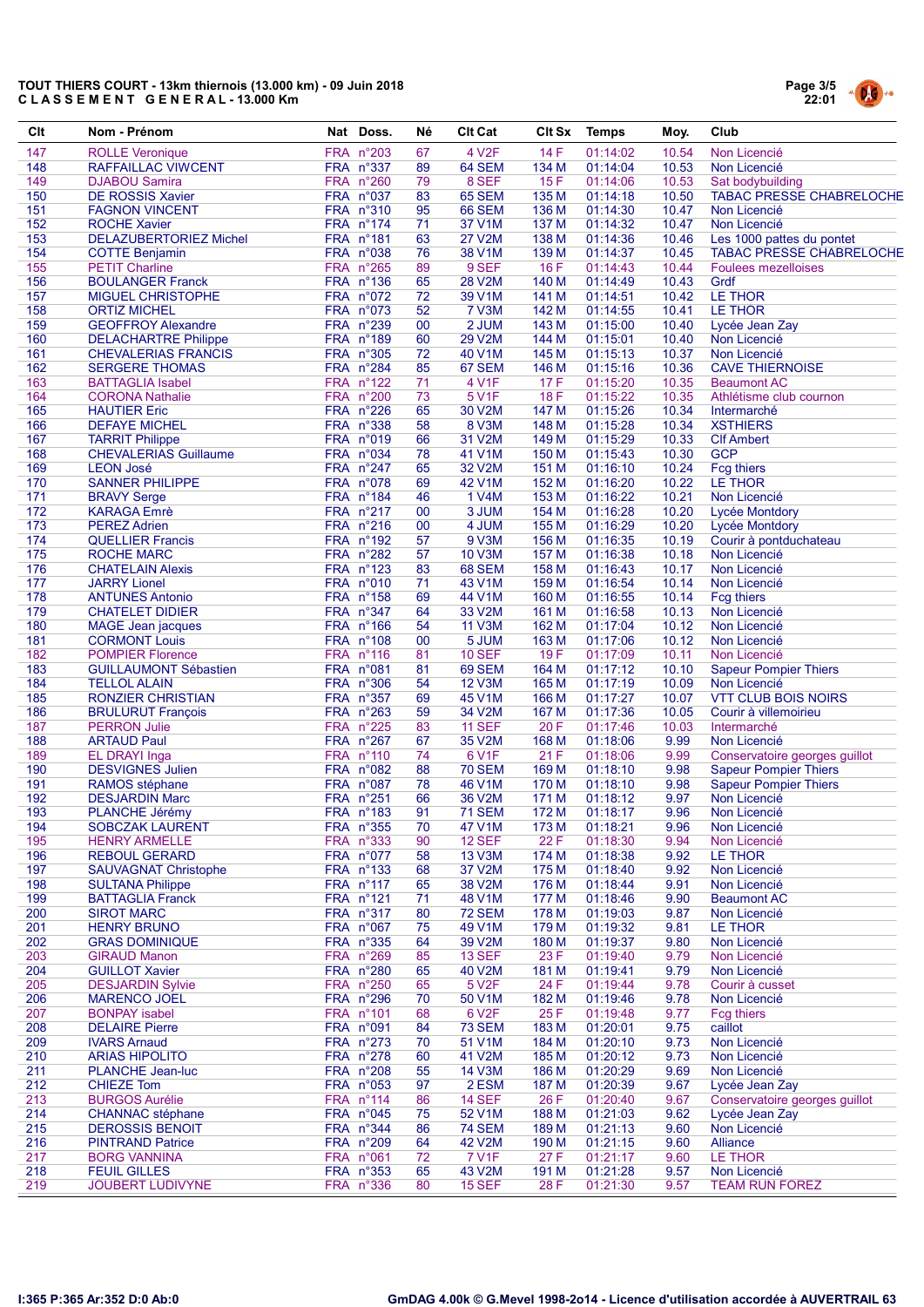# TOUT THIERS COURT - 13km thiernois (13.000 km) - 09 Juin 2018<br>CLASSEMENT GENERAL - 13.000 Km



| Clt        | Nom - Prénom                                        | Nat Doss.                | Né       | <b>CIt Cat</b>                 |                | CIt Sx Temps         | Moy.         | Club                                             |
|------------|-----------------------------------------------------|--------------------------|----------|--------------------------------|----------------|----------------------|--------------|--------------------------------------------------|
| 220        | <b>GARCIA Julien</b>                                | FRA n°179                | 86       | <b>75 SEM</b>                  | 192 M          | 01:21:35             | 9.56         | Non Licencié                                     |
| 221        | <b>CAVARD Stéphane</b>                              | FRA n°193                | 72       | 53 V1M                         | 193 M          | 01:21:36             | 9.56         | Non Licencié                                     |
| 222        | <b>MAYET Cedric</b>                                 | FRA n°198                | 97       | 3 ESM                          | 194 M          | 01:21:37             | 9.56         | Saty basket                                      |
| 223        | <b>SIMEON Olivier</b>                               | FRA n°041                | 62       | 44 V2M                         | 195 M          | 01:21:40             | 9.55         | <b>Beaumont AC</b>                               |
| 224        | <b>LAPORTE Francis</b>                              | FRA n°270                | 61       | 45 V2M                         | 196 M          | 01:21:46             | 9.54         | Non Licencié                                     |
| 225        | <b>LAPORTE Karen</b>                                | FRA n°271                | 70       | <b>8 V1F</b>                   | 29 F           | 01:21:46             | 9.54         | Non Licencié                                     |
| 226        | <b>BREUIL Stephanie</b>                             | FRA n°241                | 74       | 9 V1F                          | 30 F           | 01:21:54             | 9.52         | <b>Fcg thiers</b>                                |
| 227        | <b>BRUTUS Jerome</b>                                | FRA n°147                | 79       | <b>76 SEM</b>                  | 197 M          | 01:21:54             | 9.52         | Team fischer - bargoin                           |
| 228        | <b>ALVES JOSE</b>                                   | FRA n°325                | 63       | 46 V2M                         | 198 M          | 01:21:57             | 9.52         | Non Licencié                                     |
| 229<br>230 | <b>BOURGIER Alain</b><br><b>ROLLAND Jean-pierre</b> | FRA n°149                | 65       | 47 V2M<br>77 SEM               | 199 M          | 01:21:58<br>01:22:03 | 9.52<br>9.51 | <b>Quintal team</b>                              |
| 231        | <b>HENRY STEPHANE</b>                               | $FRA$ n°148<br>FRA n°068 | 79<br>75 | 10 V1F                         | 200 M<br>31 F  | 01:22:26             | 9.46         | Non Licencié<br>LE THOR                          |
| 232        | <b>DJEMMOU Otmane</b>                               | FRA n°051                | 96       | 4 ESM                          | 201 M          | 01:22:35             | 9.45         | Lycée Jean Zay                                   |
| 233        | <b>LOURDIN Timothé</b>                              | FRA n°049                | 97       | 5 ESM                          | 202 M          | 01:22:35             | 9.45         | Lycée Jean Zay                                   |
| 234        | <b>VACHET DIDIER</b>                                | FRA n°303                | 69       | 54 V1M                         | 203 M          | 01:22:44             | 9.43         | Non Licencié                                     |
| 235        | <b>CHASSAGNE</b> Jean-jacques                       | FRA n°252                | 55       | <b>15 V3M</b>                  | 204 M          | 01:22:49             | 9.42         | Non Licencié                                     |
| 236        | <b>BERNARD DANIEL</b>                               | FRA n°059                | 63       | 48 V2M                         | 205 M          | 01:23:09             | 9.38         | LE THOR                                          |
| 237        | <b>DAVID Alexandre</b>                              | FRA n°182                | 78       | 55 V1M                         | 206 M          | 01:23:18             | 9.36         | Non Licencié                                     |
| 238        | <b>DELCROS CHRIS</b>                                | FRA n°342                | 73       | 56 V1M                         | 207 M          | 01:23:30             | 9.34         | Non Licencié                                     |
| 239        | PIQUEMAL Jean-michel                                | FRA n°254                | 69       | 57 V1M                         | 208 M          | 01:23:30             | 9.34         | Non Licencié                                     |
| 240        | <b>RIGAL Patrick</b>                                | FRA n°272                | 66       | 49 V2M                         | 209 M          | 01:23:35             | 9.33         | Non Licencié                                     |
| 241        | LAFAYE DE MICHEAUX agnès                            | FRA n°044                | 70       | <b>11 V1F</b>                  | 32 F           | 01:23:43             | 9.32         | Lycée Jean Zay                                   |
| 242        | <b>CHEVALLIER SEBASTIEN</b>                         | FRA n°299                | 73       | 58 V1M                         | 210 M          | 01:24:01             | 9.28         | Non Licencié                                     |
| 243        | <b>DEGAINE Frederic</b>                             | $FRA$ n°202              | 76       | 59 V1M                         | 211 M          | 01:24:05             | 9.28         | Non Licencié                                     |
| 244        | <b>GOUTS</b> dominique                              | FRA n°085                | 67       | 50 V2M                         | 212 M          | 01:24:14             | 9.26         | <b>Sapeur Pompier Thiers</b>                     |
| 245        | <b>PRUDHOMME BERNARD</b>                            | FRA n°308<br>FRA n°228   | 50<br>72 | <b>16 V3M</b>                  | 213 M          | 01:24:17             | 9.25         | Non Licencié                                     |
| 246<br>247 | <b>RIVOIRE Stéphanie</b><br><b>ROBERT Nicolas</b>   | FRA n°033                | 78       | 12 V1F<br>60 V1M               | 33 F<br>214 M  | 01:24:19<br>01:24:28 | 9.25<br>9.23 | Intermarché<br><b>GCP</b>                        |
| 248        | <b>CHEREAU Michel</b>                               | FRA n°131                | 57       | <b>17 V3M</b>                  | 215 M          | 01:24:36             | 9.22         | Non Licencié                                     |
| 249        | <b>NOVERT MICKAEL</b>                               | FRA n°366                | 82       | <b>78 SEM</b>                  | 216 M          | 01:24:57             | 9.18         | Non Licencié                                     |
| 250        | <b>HERRERA GUTIERREZ Jules</b>                      | FRA n°096                | 85       | <b>79 SEM</b>                  | 217 M          | 01:25:12             | 9.16         | caillot                                          |
| 251        | POIROT-SEYNAEVE Xavier                              | FRA n°176                | 92       | <b>80 SEM</b>                  | 218 M          | 01:25:30             | 9.12         | Non Licencié                                     |
| 252        | <b>BOURGUIGNON AUDREY</b>                           | FRA n°062                | 79       | <b>16 SEF</b>                  | 34 F           | 01:25:39             | 9.11         | LE THOR                                          |
| 253        | <b>LAMBLE MARIE</b>                                 | FRA n°069                | 72       | 13 V1F                         | 35 F           | 01:25:43             | 9.10         | LE THOR                                          |
| 254        | <b>COURAGEOT Stephane</b>                           | FRA n°129                | 71       | 61 V1M                         | 219 M          | 01:25:58             | 9.07         | Non Licencié                                     |
| 255        | <b>POUYET Pascal</b>                                | FRA n°177                | 68       | 51 V2M                         | 220 M          | 01:26:02             | 9.07         | Non Licencié                                     |
| 256        | <b>GISBERT LOIC</b>                                 | FRA n°293                | 90       | 81 SEM                         | 221 M          | 01:26:10             | 9.05         | <b>CAVE THIERNOISE</b>                           |
| 257        | <b>CHARPENET Laurent</b>                            | FRA n°047                | 74       | 62 V1M                         | 222 M          | 01:26:11             | 9.05         | Lycée Jean Zay                                   |
| 258        | <b>BATISSE THIBAUT</b>                              | FRA n°292                | 95       | 82 SEM                         | 223 M          | 01:26:20             | 9.03         | <b>CAVE THIERNOISE</b>                           |
| 259        | <b>COUPERIER Christelle</b>                         | FRA n°109                | 79       | <b>17 SEF</b>                  | 36 F           | 01:26:25             | 9.03         | Non Licencié                                     |
| 260        | <b>DAUPHANT Jerome</b>                              | FRA n°196                | 77       | 63 V1M                         | 224 M          | 01:26:27             | 9.02         | Non Licencié                                     |
| 261        | <b>MELON Stephanie</b>                              | FRA n°249                | 74       | <b>14 V1F</b><br><b>83 SEM</b> | 37 F           | 01:26:28             | 9.02         | Non Licencié                                     |
| 262<br>263 | <b>REVERDIAU DAMIEN</b><br><b>BLOCH ANNE CECILE</b> | FRA n°361<br>FRA n°362   | 89<br>84 | <b>18 SEF</b>                  | 225 M<br>38 F  | 01:26:30<br>01:26:33 | 9.02<br>9.01 | Non Licencié<br>Non Licencié                     |
| 264        | <b>WAIBEL PATRICK</b>                               | FRA n°080                | 46       | 2 V4M                          | 226 M          | 01:26:51             | 8.98         | LE THOR                                          |
| 265        | <b>CHARNIER Quentin</b>                             | $FRA$ n°164              | 99       | 6 JUM                          | 227 M          | 01:27:17             | 8.94         | Non Licencié                                     |
| 266        | <b>PONS ALAIN</b>                                   | FRA n°076                | 54       | <b>18 V3M</b>                  | 228 M          | 01:27:21             | 8.93         | LE THOR                                          |
| 267        | <b>FERRES</b> Isabelle                              | FRA n°030                | 69       | 15 V1F                         | 39 F           | 01:27:29             | 8.92         | L'outil Parfait                                  |
| 268        | <b>FERRES Pierre</b>                                | FRA n°029                | 68       | 52 V2M                         | 229 M          | 01:27:30             | 8.91         | L'outil Parfait                                  |
| 269        | <b>CATHONNET Anthony</b>                            | FRA n°124                | 92       | 84 SEM                         | 230 M          | 01:27:41             | 8.90         | Non Licencié                                     |
| 270        | <b>VIEVILLE Pascal</b>                              | FRA n°153                | 58       | 19 V3M                         | 231 M          | 01:27:42             | 8.89         | Acfa                                             |
| 271        | <b>MAYET MARIE CLAIRE</b>                           | FRA n°352                | 71       | 16 V1F                         | 40 F           | 01:27:45             | 8.89         | Non Licencié                                     |
| 272        | <b>BREVY DANIEL</b>                                 | FRA n°340                | 69       | 64 V1M                         | 232 M          | 01:27:46             | 8.89         | Non Licencié                                     |
| 273        | <b>GERIN MARIE JEANNE</b>                           | FRA n°066                | 56       | 1 V3F                          | 41 F           | 01:27:46             | 8.89         | LE THOR                                          |
| 274        | <b>CHARNIER Karine</b>                              | FRA n°165                | 74       | 17 V1F                         | 42 F           | 01:27:47             | 8.89         | Non Licencié                                     |
| 275        | <b>CHEZE Guy Antoine</b>                            | FRA n°088                | 60       | 53 V2M                         | 233 M          | 01:28:03             | 8.86         | <b>Sapeur Pompier Thiers</b>                     |
| 276<br>277 | <b>COURTADE PHILIPPE</b>                            | FRA n°286<br>FRA n°173   | 64       | 54 V2M<br><b>85 SEM</b>        | 234 M<br>235 M | 01:28:15<br>01:28:49 | 8.84<br>8.78 | <b>CAVE THIERNOISE</b><br>Team fischer - bargoin |
| 278        | <b>RAYNAUD Lionel</b><br><b>CHAZAL Gilles</b>       | FRA n°093                | 79<br>62 | 55 V2M                         | 236 M          | 01:28:55             | 8.77         | caillot                                          |
| 279        | <b>SOZEDDE Severine</b>                             | FRA n°215                | 74       | <b>18 V1F</b>                  | 43 F           | 01:29:00             | 8.76         | <b>Fcg thiers</b>                                |
| 280        | <b>JOBERT Luc</b>                                   | FRA n°175                | 73       | 65 V1M                         | 237 M          | 01:29:03             | 8.76         | Conservatoire georges guillot                    |
| 281        | <b>PLANCHETTE sylvie</b>                            | FRA n°103                | 68       | 7 V <sub>2</sub> F             | 44 F           | 01:29:05             | 8.76         | <b>Fcg thiers</b>                                |
| 282        | <b>LLADO FRANCOIS</b>                               | FRA n°070                | 62       | 56 V2M                         | 238 M          | 01:29:10             | 8.75         | LE THOR                                          |
| 283        | <b>ROCHON Veronique</b>                             | $FRA$ n°214              | 77       | 19 V1F                         | 45 F           | 01:29:16             | 8.74         | <b>Fcg thiers</b>                                |
| 284        | <b>TEILLOL JULIE</b>                                | FRA n°307                | 83       | <b>19 SEF</b>                  | 46 F           | 01:29:44             | 8.69         | Non Licencié                                     |
| 285        | <b>COUPAT Florian</b>                               | FRA n°092                | 83       | <b>86 SEM</b>                  | 239 M          | 01:29:51             | 8.68         | caillot                                          |
| 286        | <b>BADIERE Patrice</b>                              | FRA n°253                | 62       | 57 V2M                         | 240 M          | 01:29:52             | 8.68         | Non Licencié                                     |
| 287        | <b>MAUBOURGUET MAGALI</b>                           | FRA n°071                | 72       | 20 V1F                         | 47 F           | 01:30:18             | 8.64         | LE THOR                                          |
| 288        | <b>DELAPORTE Christine</b>                          | FRA n°015                | 68       | 8 V <sub>2</sub> F             | 48 F           | 01:30:26             | 8.63         | <b>CIf Ambert</b>                                |
| 289        | <b>DELAPORTE Bruno</b>                              | FRA n°014                | 66       | 58 V2M                         | 241 M          | 01:30:27             | 8.62         | <b>Clf Ambert</b>                                |
| 290        | <b>SAGNET Corinne</b>                               | FRA n°257                | 74       | 21 V1F                         | 49 F           | 01:30:49             | 8.59         | <b>Fcg thiers</b>                                |
| 291        | <b>LEGALLAIS Joël</b>                               | FRA n°090                | 83       | 87 SEM                         | 242 M          | 01:30:54             | 8.58         | caillot                                          |
| 292        | <b>DAVAUD Anthony</b>                               | FRA n°039                | 72       | 66 V1M                         | 243 M          | 01:30:58             | 8.57         | Footing Vichy.team trail03                       |